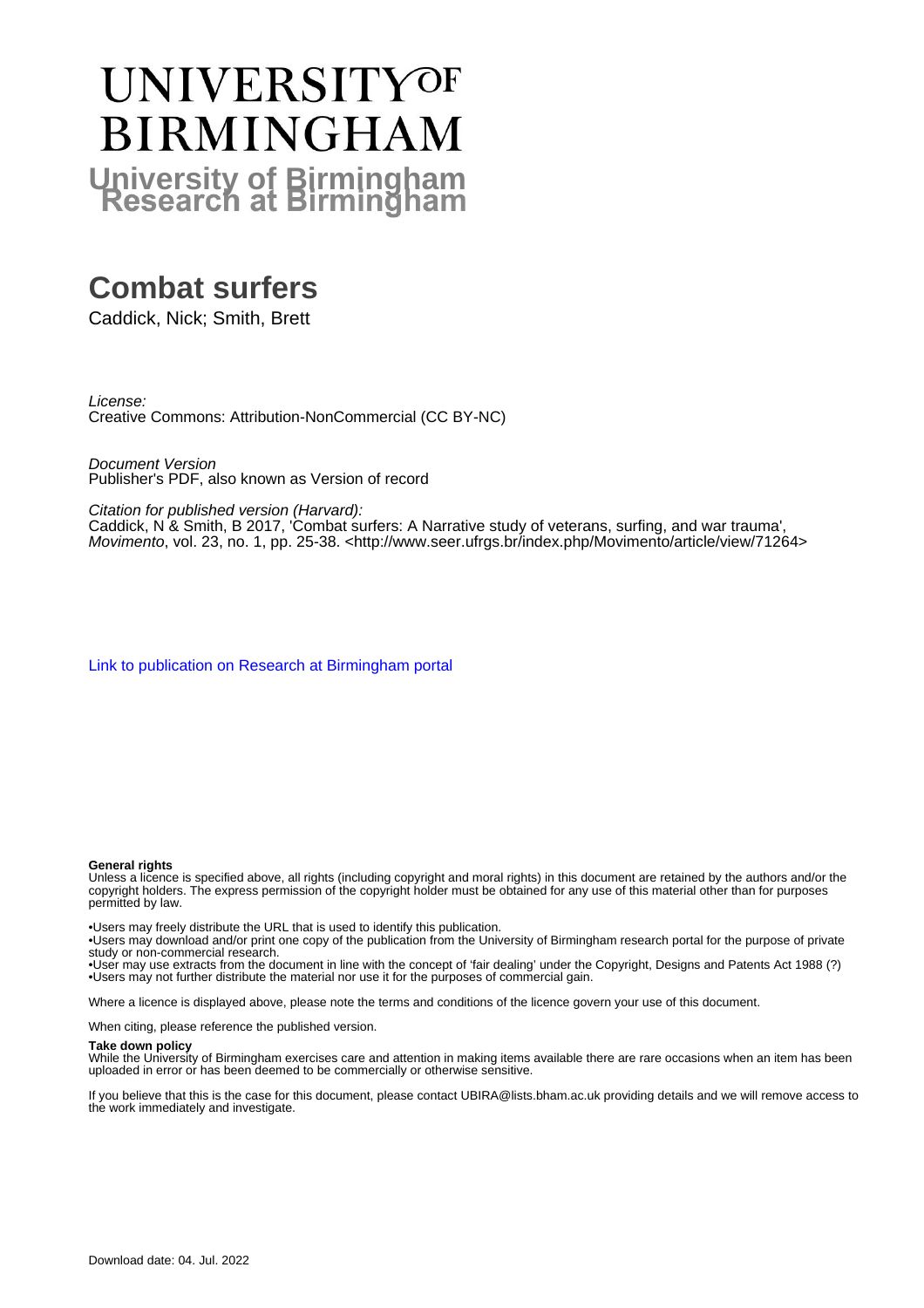

## **COMBAT SURFERS: A NARRATIVE STUDY OF VETERANS, SURFING, AND WAR TRAUMA**

*SURFISTAS DE COMBATE: UM ESTUDO NARRATIVO DE VETERANOS, SURFING E TRAUMA DE GUERRA*

*SURFISTAS DE COMBATE: UN ESTUDIO NARRATIVO DE VETERANOS, SURFING Y TRAUMA DE GUERRA*

**Nick Caddick**\***, Brett Smith**\*\*

**Keywords**: Narrative. Veterans. Trauma. Surfing. **Health** 

**Abstract:** We use narrative inquiry to illustrate the complex lives and experiences of combat veterans who go surfing to deal with the traumatic aftermath of war. The stories we collected reveal the rich and varied qualities of veterans' surfing experiences. These stories are several things at once. They are personal, revealing the body in motion as it negotiates the natural environment. They are social and cultural, shaped as they are by dominant societal narratives about veterans and masculinity. And, importantly, they are also *actors*, shaping the ways in which veterans experience themselves, each other, and the world around them.

**Palavras chave**: Narrativa. Veteranos. Trauma. Surf. Saúde

**Resumo:** Usamos a investigação narrativa para ilustrar as vidas complexas e experiências de veteranos de combate que vão surfar para lidar com as conseqüências traumáticas da guerra. As histórias que coletamos revelam as qualidades ricas e variadas das experiências de surf dos veteranos. Essas histórias são várias coisas ao mesmo tempo. Eles são pessoais, revelando o corpo em movimento como ele negocia o ambiente natural. Eles são sociais e culturais, moldados como eles são por narrativas societal dominantes sobre veteranos e masculinidade. E, o mais importante, eles também são atores, moldando as maneiras pelas quais os veteranos experimentam a si mesmos, uns aos outros e ao mundo à sua volta.

**Palabras clave**: Narrativa. Veteranos. Trauma. Surf. Salud

**Resumen:** Utilizamos la investigación narrativa para ilustrar las complejas vidas y experiencias de los veteranos de combate que van a surfear para tratar las consecuencias traumáticas de la guerra. Las historias que recopilamos revelan las cualidades ricas y variadas de las experiencias de surf de los veteranos. Estas historias son varias cosas a la vez. Son personales, revelando el cuerpo en movimiento mientras que negocia el ambiente natural. Son sociales y culturales, conformados por las narrativas dominantes de la sociedad sobre los veteranos y la masculinidad. Y, lo que es más importante, también son actores, moldeando las maneras en que los veteranos se experimentan a sí mismos, entre ellos, y el mundo que los rodea.

\*Anglia Ruskin University. Cambridge, United Kingdom. E-mail: nick.caddick@anglia.ac.uk

\*\*University of Birmingham. Birmingham, United Kingdom. E-mail: b.smith.4@bham.ac.uk

Recebido em: 18-09-2016 Aprovado em: 12-02-2016

Co 0 S Licence Creative Commom

**Movimento**, Porto Alegre, v. 23, n. 1., p. 25-38, jan./mar. 2017.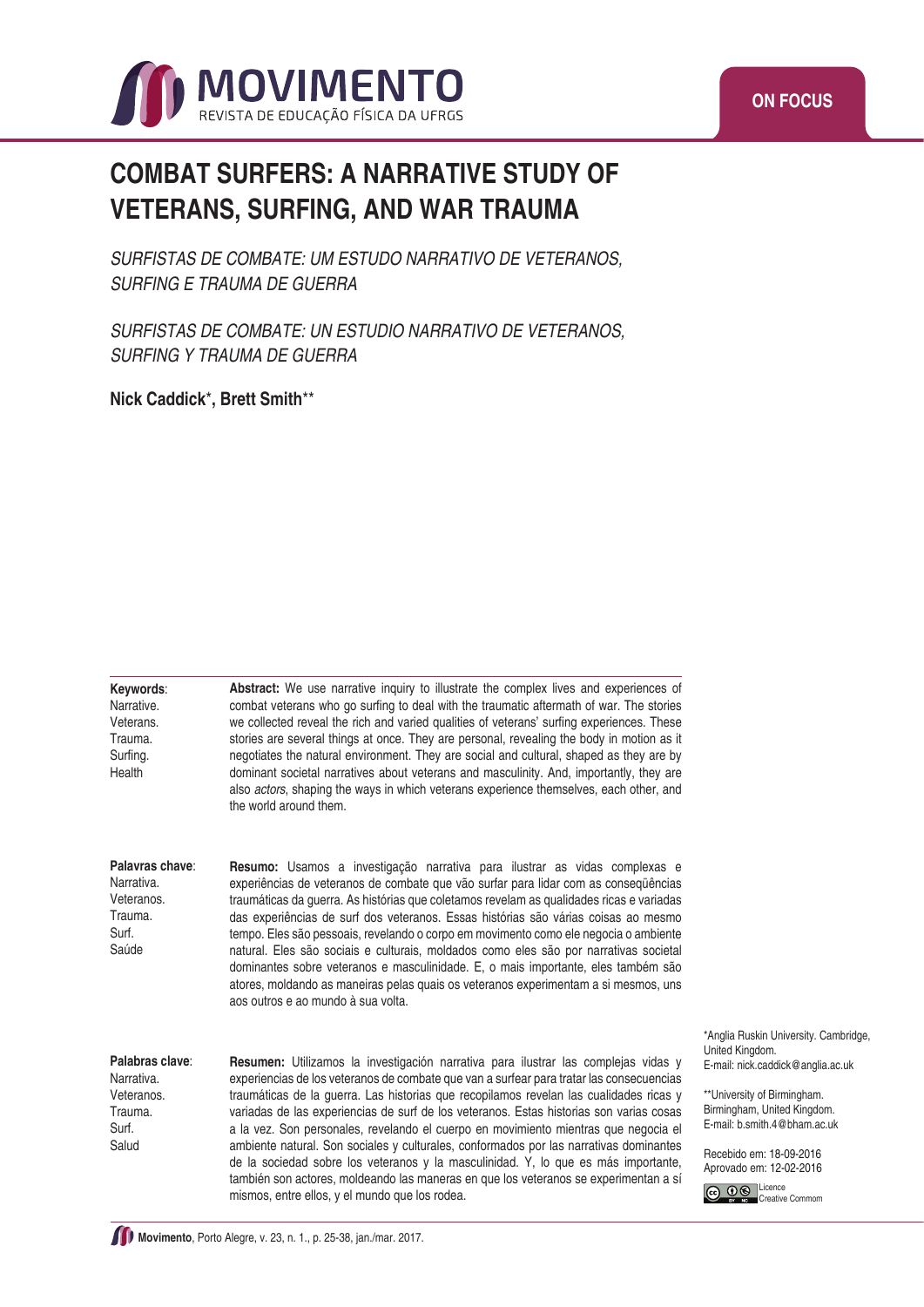#### **1 INTRODUCTION**

Stories about veterans of military combat are a contested genre. After more than a decade of unpopular wars in Iraq and Afghanistan, societal attention has turned to the legacies of these conflicts, including how to support veterans in making the transition from the military to civilian life (COOPER *et al*. 1 , *in press*). Various cultural narratives circulating in the press, among veterans' charities, in government, and among veterans themselves make competing claims to tell the truth about veterans' lives and experiences post-conflict. In Europe and the US, heroic narratives abound, celebrating the sacrifices and achievements veterans have made on behalf of their country (MCCARTNEY, 2011; ZIMBARDO; BRECKENRIDGE; MOGHADDAM, 2015). These are juxtaposed with, or sometimes combined with, stories of veterans as 'victims' of wartime experience or of government and military failings (MCCARTNEY, 2011). Less common since Vietnam, but also part of the narrative spaces they inhabit, are stories of veterans as 'villains'; as shameful perpetrators of violence and abuse, such as the abusing of war prisoners in Iraq (MCCARTNEY, 2011).

One genre of contested stories are those of veterans experiencing post-traumatic stress disorder (PTSD) and the wide range of available treatments for them, many provided by an increasingly large and competitive network of veterans' charities (MACMANUS; WESSELY, 2013). One recent article in *The Times* (a UK national newspaper) accuses military charities of "inflating the PTSD problem" (HAYNES, 2016) in order to inspire donations now that they can no longer rely on a steady stream of images of injured veterans returning from the front line. This is despite researchers' claims that rates of PTSD in the British military remain low, at around 7% among infantry combat roles (FEAR *et al*., 2010). The article also repeats earlier suggestions (see MACMANUS; WESSLEY, 2013) that veterans' charities now provide a very large and confusing array of treatments for PTSD, leaving many veterans unsure where to turn for help. Amidst this debate, military charities are coming under increasing pressure to demonstrate the effectiveness of their proposed solutions to veterans' mental health problems, and to present the underpinning evidence supporting new or novel forms of therapy (ASHCROFT, 2014).

Into this contested space, we present the stories of one group of combat veterans using surfing as a way of dealing with the traumatic aftermath of their experiences in combat. These stories are derived from a narrative research project conducted between 2011 and 2014 with a veterans' surfing charity based in Cornwall, UK (CADDICK; PHOENIX; SMITH, 2015; CADDICK; SMITH; PHOENIX, 2015a, 2015b). The project began as a practical way of conceptualising and exploring the notion of the "Blue Gym"; a developing approach to promoting health and well-being through being active in natural water environments, from swimming or surfing in the sea, to kayaking and fishing in lakes and rivers, or simply walking along the coast (DEPLEDGE; BIRD, 2009; SMITH; SPARKES, 2012). As Smith and Sparkes (2012, p. 343) suggested, "[...] this moves traditional notions of the gym as an indoor, machine-filled contained physical place and space to conceptualising it as part of our multisensory natural environment, city surroundings or maritime culture". The research questions we explored were (1) what effect does surfing have on the lives and well-being of combat veterans; and (2) what kinds of stories shape veterans' experiences of surfing and the "Blue Gym", how do they do this, and with what effects?

1 COOPER, Linda; CADDICK, Nick; GODIER, Lauren; COOPER, Alex; FOSSEY, Matt. Transition from the military into civilian life: An exploration of cultural competence. **Armed Forces & Society**. In press.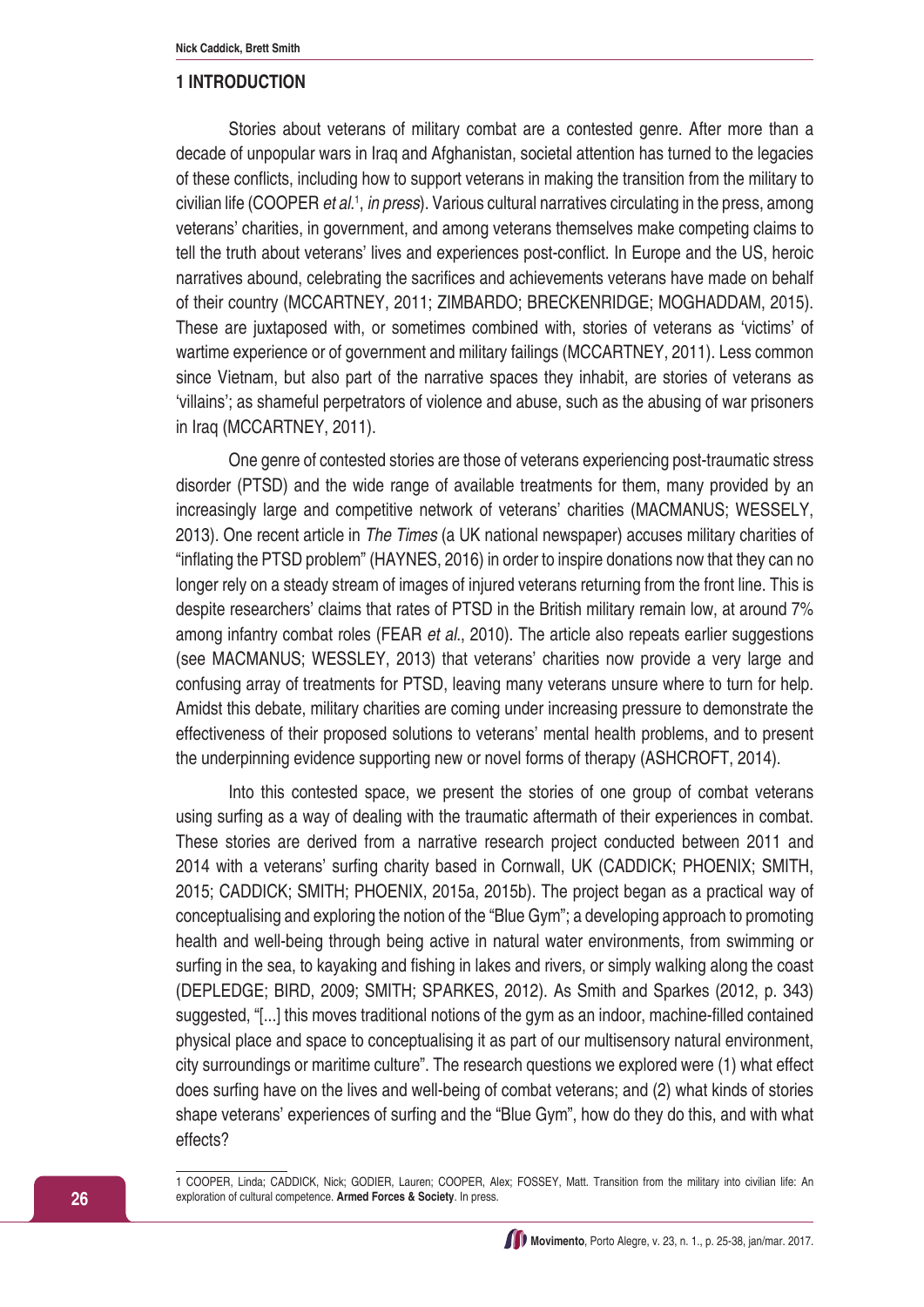## **2 A NARRATIVE APPROACH TO STUDYING WAR TRAUMA AND THE IMPACT OF SURFING**

Contemporary war stories often invoke the notion of post-traumatic stress disorder (PTSD) to describe the psychological and emotional consequences of traumatic experiences in combat. PTSD is used to refer to a series of 'symptoms' that some veterans experience, sometimes for years or even decades after their time in combat. These include nightmares, flashbacks, anger, anxiety and 'hyper-arousal', and a profound sense of morbid sadness. The term PTSD has become ubiquitous in society, and is frequently depicted as synonymous with the wars in Iraq and Afghanistan (PURTLE, 2016). Critics, however, have suggested that the notion of PTSD places veterans' experiences firmly within a medical framework of understanding, channelling their experiences into this narrowly defined medical category (SUMMERFIELD, 2004).

In contrast, a narrative approach seeks to put veterans' own stories and experiences at the heart of the analysis. Among the many benefits of a narrative approach is an ability to reveal the temporal, contextual, and emotional quality of people's lives and relationships (PÉREZ-SAMANIEGO; DEVÍS-DEVÍS; SPARKES; SMITH, 2011; SMITH, 2010). In addition, narrative enables us to conceive of the stories people tell as simultaneously *both* personal *and* social; whereby the storyteller is understood as a unique individual with agency but also as someone who is socially situated and whose story is shaped by the culture they inhabit (PAPATHOMAS, 2016; SMITH, 2010). Importantly, as Frank (2010) suggested, narratives are also more than simply passive representations of people's lives; they do things. Narratives act on, in, and for people in ways that can have both good and dangerous consequences for their lives. Narratives act on people in the sense that they constitute certain emotions, beliefs, and practices as appropriate in the context of a particular story, whereas others are constituted as inappropriate. For example, narratives act by making certain responses to illness seem more credible than others (SMITH; SPARKES, 2011), or by getting people to care about their health and calling on them to adopt certain health promoting practices (SMITH, 2013).

#### **3 METHODS**

Participants included 15 combat veterans who belonged to a surfing charity for veterans based in the UK, and one former member of the civilian emergency services who was also a member of the charity. Following our previous definition (see CADDICK; SMITH, 2014, p. 16), the term 'combat veteran' here refers to "any current or former member of the military who has previously deployed to a warzone and been exposed to the risks of combat". Eleven out of the 16 participants had been officially diagnosed with PTSD. Being officially diagnosed was not a requirement for inclusion in our study given that PTSD is a contested category of disorder and could arguably be viewed as the medicalization of veterans' suffering (SUMMERFIELD, 2004). Regardless of diagnosis, however, all of the participants referred to themselves as living with PTSD. All the participants were men and ranged in age between 27 and 60. Collectively, they possessed a wide range of combat experiences, including in Northern Ireland, the Falklands, Bosnia, the first Gulf War, and the most recent wars in Iraq and Afghanistan.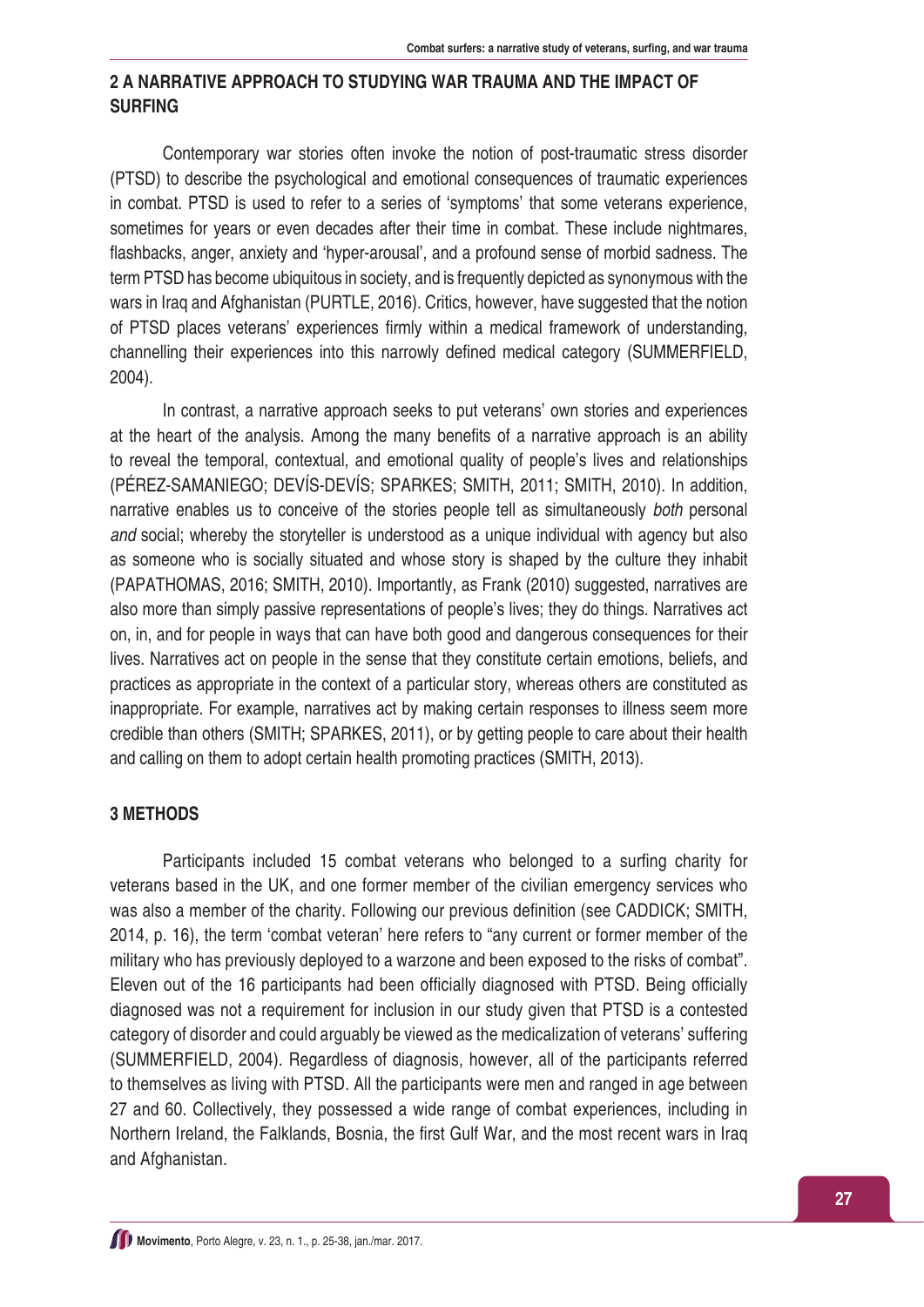#### **3.1 Data Collection**

After providing informed consent, all participants were initially involved in a semistructured life-history interview with the first author (N.C.). The interviews were conducted either in the participants' home or in the charity's headquarters. Follow-up interviews were later conducted with half of the participants in order to collect additional information, or to flesh out the detail of their stories when needed. The aim of the interviews was to collect rich, multilayered stories from the participants about how they had lived their lives over time. To facilitate this, a semi-structured interview guide was used flexibly throughout in order to stimulate storied reflection on important topics. Examples of questions included 'What has your experience of surfing been like?' and 'What role does surfing play in your life?' The interviews numbered 24 in total and lasted between one and four hours each.

Participant observation was also used to supplement and extend the interview data (SPARKES; SMITH 2014). This involved the first author learning about the participants' lives by observing and participating in their daily activities across a number of settings including (1) at 18 of the charity's surf camp sessions (held twice-weekly on a Wednesday and a Friday, (2) during informal meetings at the charity's headquarters (a drop-in centre with sofas and tea/coffee where the veterans often met together socially), and (3) during three 'residential weeks' where the veterans lived together in shared accommodation, participating in a range of daily activities including yoga, coastal walking, surfing, and meditation sessions. Following a period of observation, the first author used field-notes to document the findings, resulting in approximately 90 hours of observational data. Overall, data collection for this study spanned a period of 1 year and 6 months, with interviews and participant observations beginning in April 2012 and conducted at routine intervals until September 2013.

#### **3.2. Analysis**

A dialogical narrative analysis (DNA; see FRANK, 2010) was used to make sense of both the interview and observational data. Crucially, a DNA involves studying the effects that stories as 'actors' have for and on people's lives. The analyst first considers what type of story is being told and how that story is structured (as in a structural analysis). He or she then seeks to understand "the mirroring between what is told in the story - the story's content - and what happens as a result of telling that story - its effects" (FRANK, 2010, p. 71–72). Importantly, Frank (2010, p. 21) rejects a purely 'mimetic' understanding of narrative whereby "[...] stories imitate life that has already happened and now is being represented in the story". Rather, stories also shape what becomes experience. This being said, we readily acknowledge that people's everyday experience is of a physical world in which their embodied actions - their fleshy, physical, and sentient capabilities - have the power to influence their life. Accordingly, as part of our analysis we desired to hold onto a sense of participants' immediate bodily engagement with the world, whilst simultaneously understanding the storied quality of their lives and experiences.

The analysis was conducted as follows. The first author began by immersing himself in the data, reading and closely re-reading the interview transcripts and field-notes. As part of this process, a number of the veterans' stories that seemed to speak to the research questions were selected for analytical attention. The data were then annotated with conceptual comments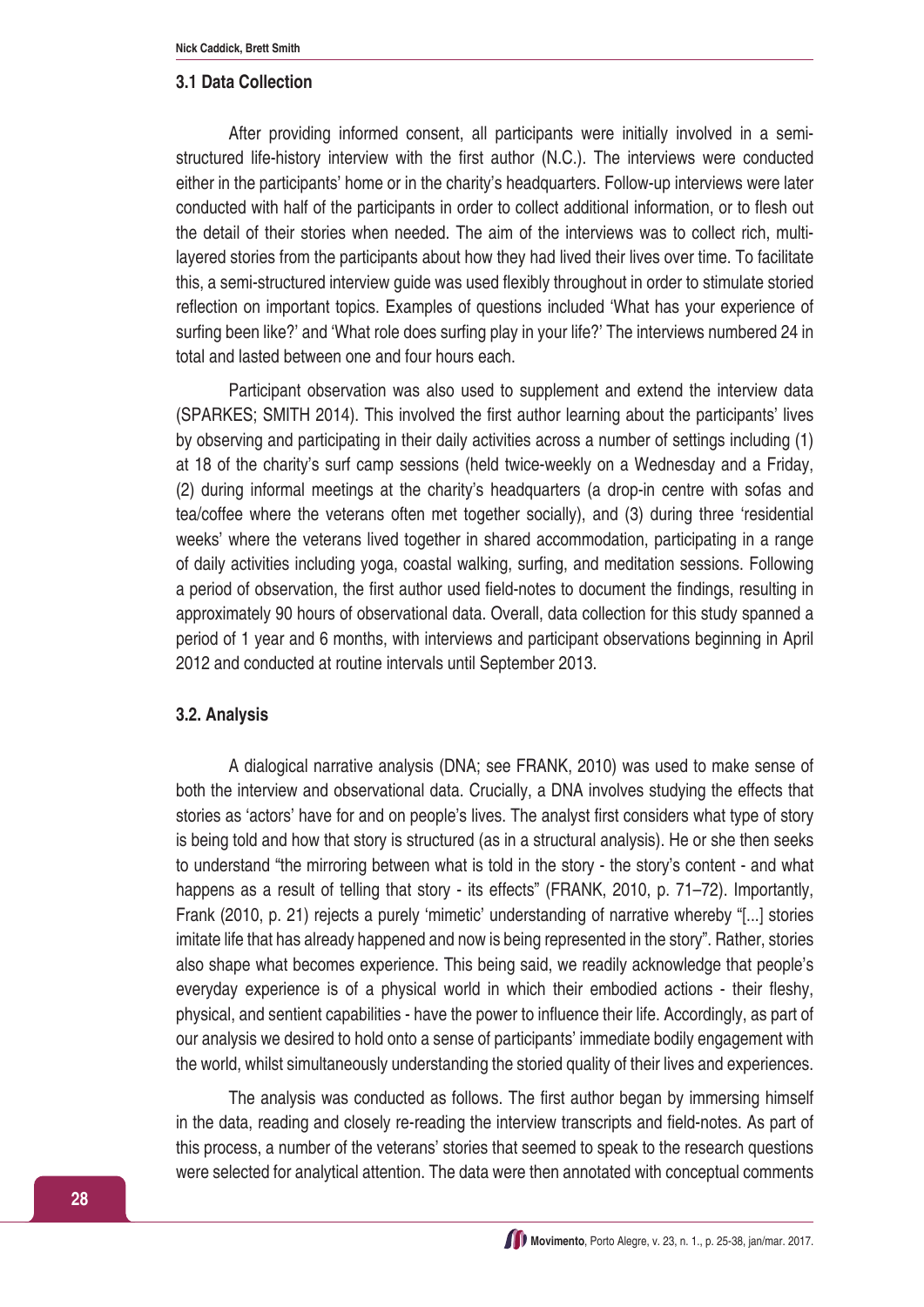which included, for example, notes on the type of stories being told and how they were narrated. Care was taken during this process not to "over-code" the data, and thereby fragmenting the story rather than appreciating it as a whole (see CADDICK, 2016; SMITH, 2016a, b). Next a key step in the analytical process involved interrogating the data via a series of 'dialogical questions' (see FRANK, 2010), which were asked in order to illuminate the effects that stories were having on the veterans' lives. Such questions included, for example, how do the veterans' stories *connect/affiliate* them into groups, how do their stories help them create and sustain an *identity,* and what is at *stake* for the veteran in the telling of a particular story?

### **4 FINDINGS**

In what follows, we present three types of stories which collectively shaped the veterans' experiences within the charity. First are body stories, which illustrate the physical sensations of surfing and interacting with nature which were crucial to how surfing influenced the veterans' lives. Second are relational stories which describe how the veterans formed a collective narrative identity with important implications for their well-being and post-trauma lives. Third are gendered stories which highlight the way in which veterans responded to their suffering as men discussing their problems within the cultural constraints of acceptable versions of masculinity. We finish by discussing the practical and social implications of this research.

#### **4.1 Stories of the Surfing Body: respite rrom PTSD**

In stark contrast to the exhausting cycle of nightmares, flashbacks, and other traumatic symptoms which characterised their everyday lives, each of the veterans discussed how surfing enabled them to push their troubles into the background and experience a feeling of respite from their suffering. The veterans were very consistent in their description of this phenomenon, using terms like "freedom" to evoke the sensations that surfing produced in their bodies. The following quote from Matthew (all names are pseudonyms) is illustrative:

> It frees you up. It's freedom for those two or three hours, kind of like a bit of respite. It takes your mind off it. Just leave all that away somewhere on the beach and then, we'll deal with that later. But for now, when we're surfing, we're going to have a laugh. And there's not a lot you can do to not have a laugh; it's kind of the antidote to PTSD in a way. You know, get your wetsuit on, go for a paddle, ride a wave, and it's like PTSD doesn't exist for that short time, which is all good in my book.

Respite, as articulated by the participants, was a positive feeling of release from everyday struggles associated with PTSD. The notion of respite conveys the temporary absence of trauma-related thoughts and feelings, bringing about a much-needed relief from suffering. Respite allowed the veterans to forget about PTSD, or to place it on hold, while they focused on enjoying the surfing experience. Their descriptions resonated with the phenomenon psychologists refer to as flow (CSIKSZENTMIHALYI, 2002), whereby one becomes absorbed or immersed in an activity to the exclusion of all other thoughts and emotions, resulting in a deeply rewarding experience.

One crucial effect of surfing and stories of surfing as respite was that they helped veterans to hold off the *chaos* that can sometimes ensue from chronic suffering (FRANK, 2013; SMITH; SPARKES, 2011). As Frank (2013) explained, chaos is an 'anti-narrative' whereby the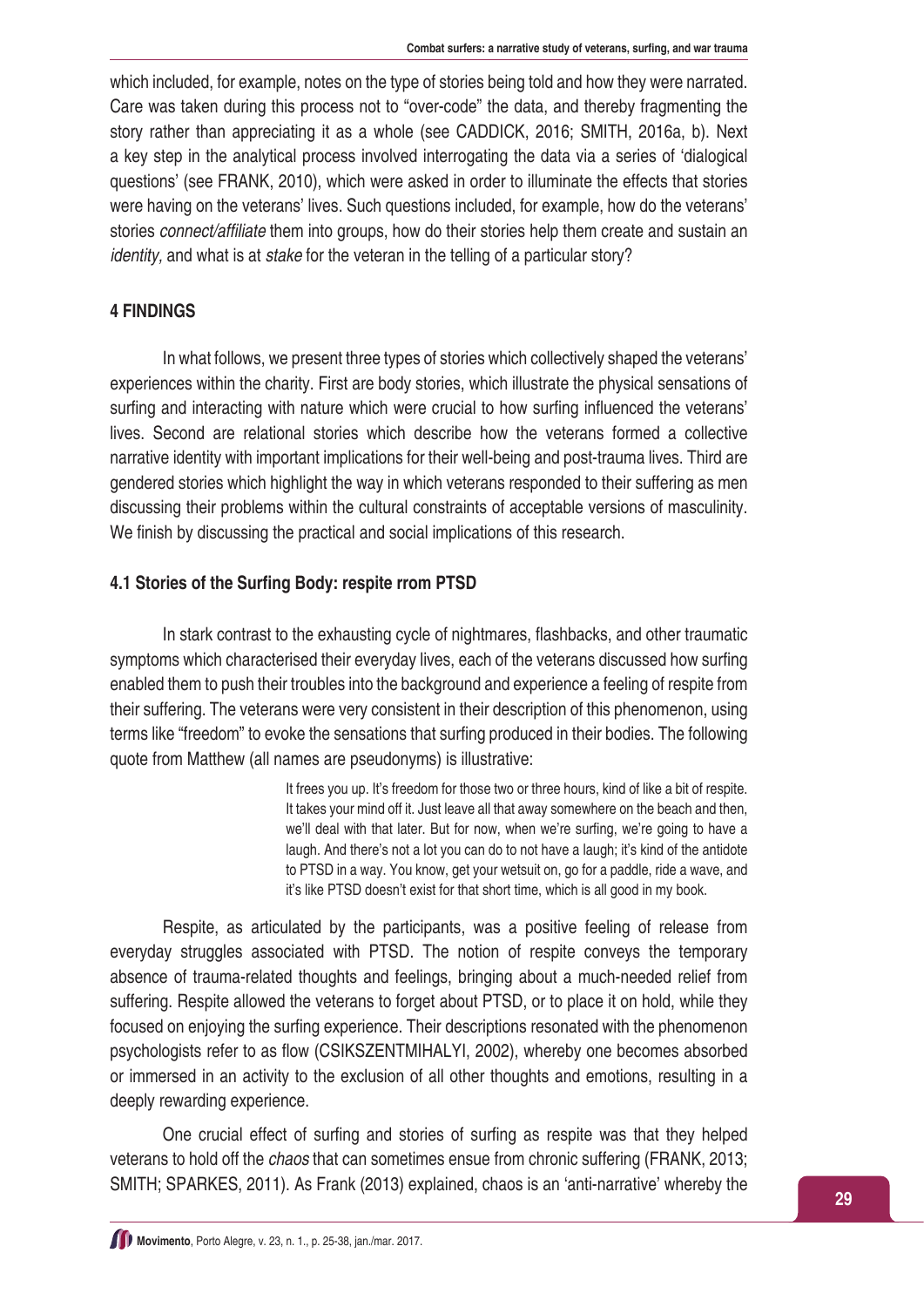teller of the story imagines life never getting better, and life is swallowed up by the hopelessness of chronic suffering. The veterans' stories revealed how embodied sensations of surfing helped to constitute this effect:

> The feel-good effect it has is fantastic, really, for me. I mean, I just come out of there [sea], one, I'm pretty knackered, and two, you got that feeling of just like, "Ahhhh, God," you know, "that was so good!" But that feeling of—it's not just being in the water, it's like a washing away [of PTSD], you know, with the water. And especially when it gets a bit rough and you get turned over by the waves a few times, it feels like it's just pummeling it out of you or just washing it out of your system a little bit. (LARRY)

Larry's comments reveal that going surfing and experiencing respite provided the veterans with a positive boost to their well-being. Also evident was the way in which being physically immersed in the ocean environment was an intrinsic feature of the emotional benefits derived from surfing. Indeed, the body's haptic connection (SPARKES, 2016) with the ocean was strongly emphasized and was portrayed by the veterans as charged with emotion; for example, in feeling their troubles being "pummeled out" by the force of the waves. Moreover, stories of surfing as respite provided the veterans with a template – the narrative resources – to articulate the "freeing" feelings associated with surfing. These feelings did not straightforwardly emerge from within the veterans' individual bodies but came to be named and experienced *as*  "freedom" through hearing and telling respite stories. As Burkitt (2014), and Smith, Bundon and Best (2016) suggested, the feelings themselves are deepened, extended, and restructured by language and stories.

#### **4.2 Relational stories: narrating a collective identity**

the veterans in this study described a sense of isolation which characterised much of their post-trauma lives. Their social world shrank leaving them enclosed and vulnerable to intensified feelings of psychological and emotional distress. Within the context of the charity, however, the veterans all told a strongly relational narrative which helped to bind them together into a community:

> It's about pulling broken elements of a community together to form a tighter one than the community had in the first place. It's that bond that we've all got that, it just reinforces that you're not on your own and there is that support network – the net that's meant to catch you that you've all fallen through so far – you end up here, and it stops you falling any further. And you kind of make new friends which are slightly bonkers in various ways, but nonetheless – they're still family to me. It's about bolstering each other up and making sure that we're all alright, which I don't think – you know, mainstream societies or communities have got any idea about. It's only that kind of ex-forces – those guys and girls who have done the trigger time and crawled around and bled and got beaten senseless by stuff – that's the bond, and that's what people just recognise instantly, just by kind of – the way they're holding themselves. It's like an impenetrable force-field that once you're inside, you know you're alright. Yeah, that's the kind of binding element to [charity name] – it's that band of brothers thing – it doesn't matter, like, when you're in the army, you take the piss out the RAF [Royal Air Force] or the Navy or the Marines or whatever, and you still do that here but it really doesn't matter – because if you're walking through that door then you're one of us. (MATTHEW)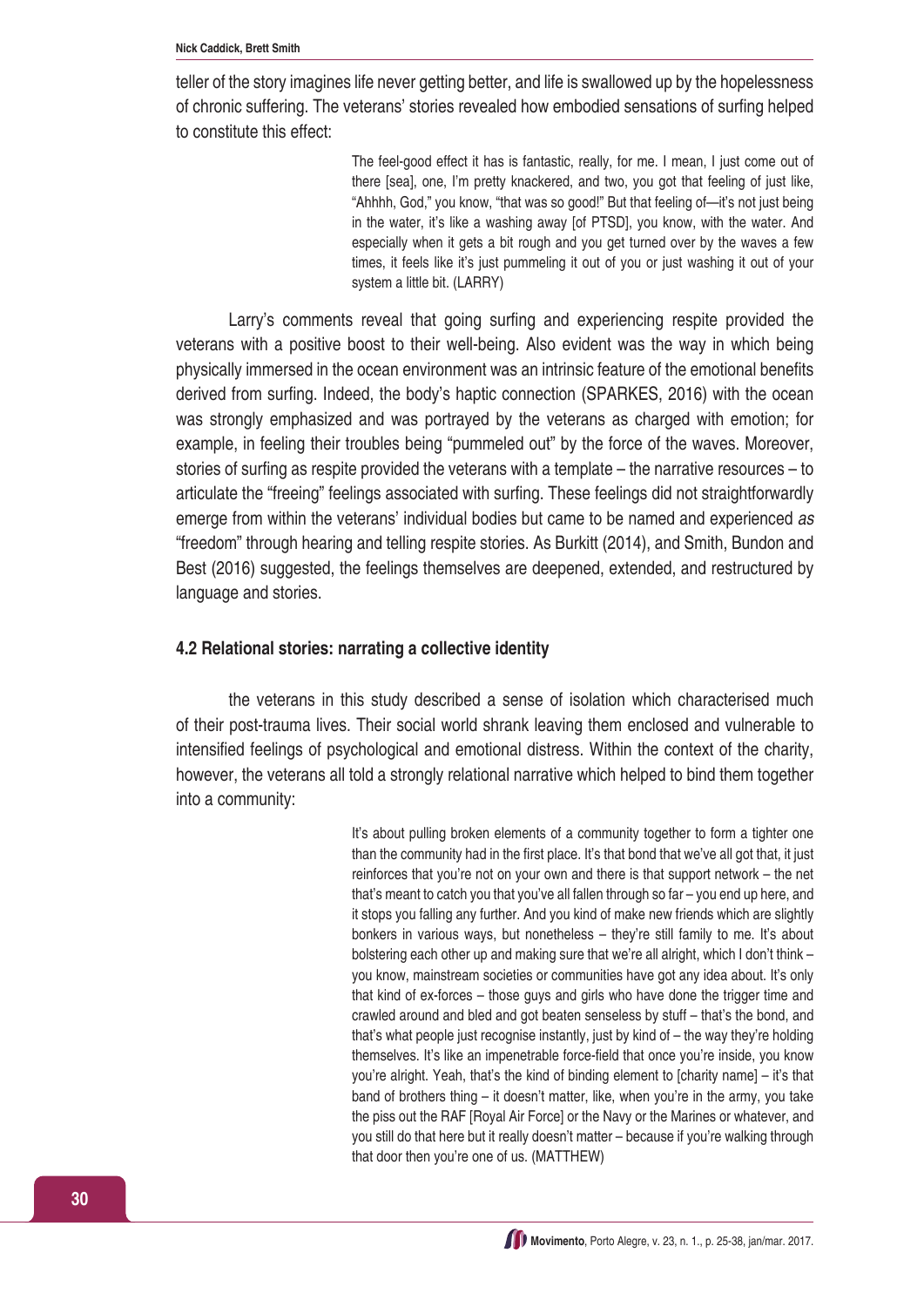The above comments resonate with Richardson's (1990) description of a 'collective story'; binding the veterans together emotionally and gathering up their individual stories into a shared narrative. The collective story told by the group consists of veterans coming together and supporting each other in dealing with the problems associated with life after war. The story emphasises a mutual identification with those who share similar experiences and a shared concern for others who are suffering. The story – in terms of its tacit, unspoken plotline – might be summarised as follows: "We have all witnessed terrible events and we all experience PTSD. We are all suffering, but now we are no longer alone. We understand and know each other's suffering and we support each other. We stick together and help each other – just like we did in the forces."

Highlighted also in this story is the intensity of the bonds between veterans, described in terms such as 'family' or a 'band of brothers'. The story creates a strong emotional and ethical commitment to support and protect the well-being of other 'family' members. The collective story thereby performs the work of *narrative identifying* (FRANK, 2010); it allows personal identities to form within the collective identity. Similar to processes of military socialisation, whereby individual identity is derived from one's place in the organisation (HOCKEY, 1986), the veterans created and sustained their identity as combat veterans through interacting with the group and through enacting the collective story. Furthermore, the collective story is contrasted with certain aspects of 'mainstream' societies or communities which are portrayed as unaware of the issues facing veterans and, potentially, unable to offer appropriate support. In this way, the collective story *connects* others who share the status of 'veteran' and 'PTSD sufferer' and *disconnects*  the generalised 'civilian other' who lacks the experience of suffering that binds the veterans together.

The collective story was enacted in the group environment through a series of actions, gestures, and ways of relating to others within the group. One of the key components of the story was the sense of camaraderie shared between the veterans. This consisted of strong interpersonal bonds between the veterans that mirrored relationships they held with comrades in the military (GREEN *et al*., 2010). For the veterans, these relationships were based on trust, friendship and mutual rapport. They were often considered deeper than relationships with civilians in their lives. Such bonding with other veterans seemed to satisfy a desire for camaraderie that civilian life had been unable to fulfil. There was a particular interpersonal style – known to the veterans as "black humour" – which cultivated and sustained their sense of camaraderie. This was a style of humour that the veterans used to make light of their predicament, and is commonly practiced in the Armed Forces (HOCKEY, 1986). An example occurred during a residential week on 16 April 2012 and was recorded in the following field-note:

> This afternoon I was standing on the beach with the guys waiting to go surfing. With our boards, we formed a half-circle round the instructor who was about to lead us through some warm-up drills. 'Any injuries I should know about?' the instructor called out before we began. 'Yeah', replied one of the guys, 'injured minds!', sending everybody into fits of laughter. Shortly afterwards the guys laughed and joked their way toward the waters' edge, ready for surfing and in high spirits.

Other elements of the collective story included a feeling of acceptance and belonging amongst other group members, a sense that their problems were 'normalised' or 'legitimated' by being around others who shared their suffering, and a tacit, embodied connection which came with not having to explain one's suffering to others, yet instantly feeling understood by them.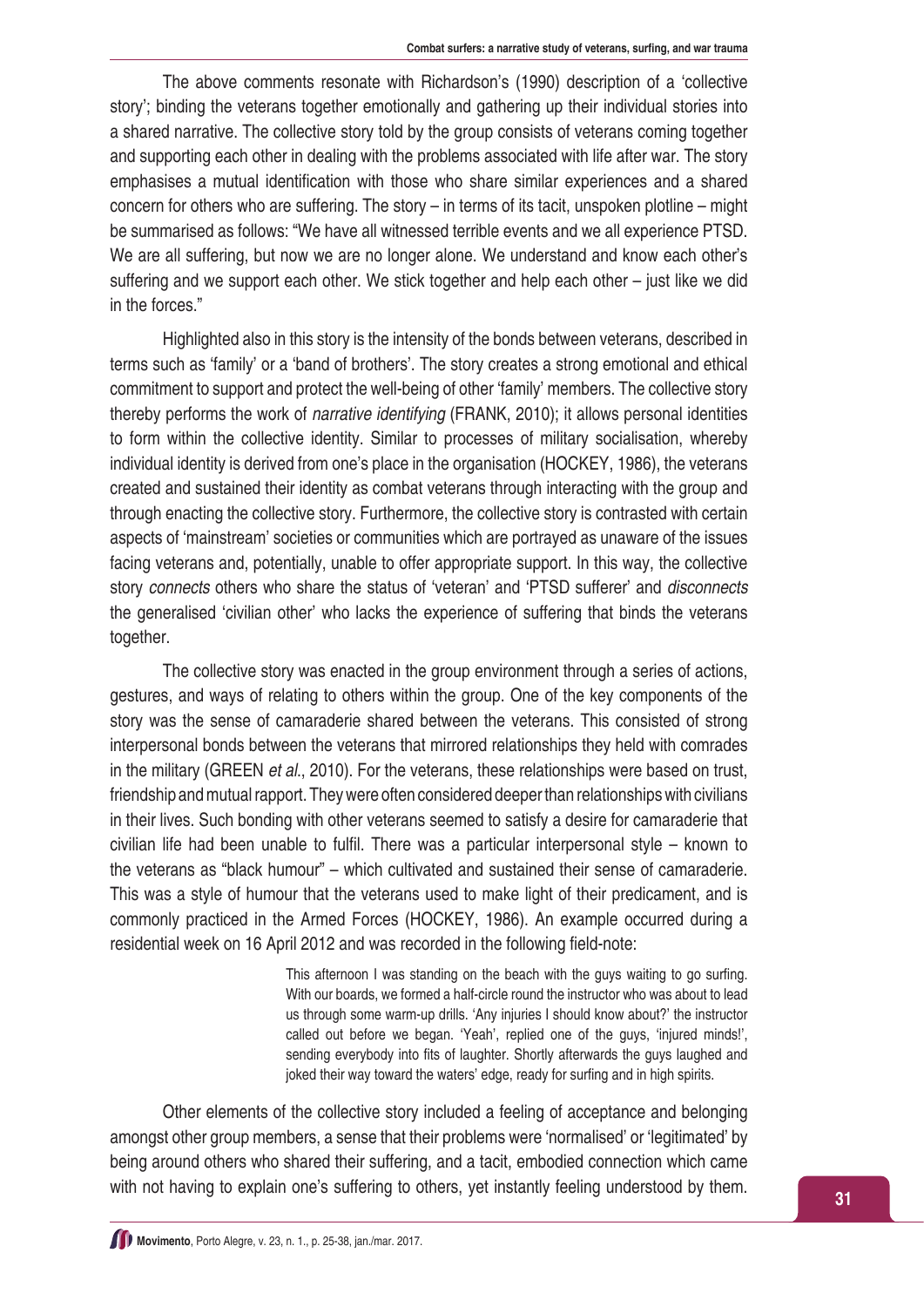Each of these elements of the collective story enabled the veterans to experience a deeper connection to others; something which forms a key element of psychological wellbeing (RYFF; SINGER, 1998). Likewise, the collective story also fostered a reciprocal sense of responsibility among group members, which mirrored the military ethos of 'looking out for each other'. An example occurred on 17 August 2012 following one of the charity's weekly surf camps, and was recorded in the following field-note:

> On the way back from the beach, I joined the group leader (also a veteran) as he stopped by the home of one guys to check up on him. This veteran had gone 'under the radar'. This means he is not answering his phone and no-one has seen him for a while. Waiting at his door, I asked the group leader 'Is this what you do when someone goes under the radar?' … 'It's what we have to do', he replied, 'We have to do this to make sure they're ok'.

#### **4.3 Gendered storytelling: the dynamics of masculinity**

As several scholars have argued (e.g., CONNELL; MESSERSCHMIDT, 2005; GREEN *et al*., 2010; HIGATE, 2003), masculinity is something that is performed or enacted, rather than something men inherently possess. It is something they *do*, not something they *are*. In telling stories about their lives, men perform a certain kind of masculinity by constructing an image of themselves they want others to perceive. Their performances are shaped and constrained by cultural norms of gender and what acceptable versions of masculinity look like (AHLSEN *et al*., 2013). Within military institutions, a particular form of (hyper)-masculinity is valorised and privileged above other forms. 'Military masculinity' is traditionally performed through displays of strength and self-reliance, showing stoicism in the face of physical and emotional hardship, emphasising homosociability (that is, heterosexual male bonding and friendship), and being action-oriented and doing things (HIGATE, 2003; HOCKEY, 1986). For the veterans in this study, these ways of being masculine became inscribed in their bodies over time, operating prereflectively and naturally to shape how they experienced the world (BROWN, 2006), and how later they handled the emotional distress associated with PTSD. The following quote from Lewis depicts the influence of masculine performances on his response to suffering:

*NC*: So why do you think it maybe took a while to admit to yourself then that things were going wrong?

> *Lewis*: Erm – you're a bloke and you're stubborn and you got like, male pride. And also the fact that I feel like I was … I was very lucky compared to other people out in Iraq. I thought you had to see your mate get blown up or something like that before you had PTSD. But then other people I've spoken to that have had PTSD in the past have said you don't have to sort of be … having your mates blown up or anything, it can just be the pure stress of going out on patrol, getting shot at. The adrenaline's up and down and your fear factor's up and down and just the pure fact that you're scared or whatever and just – doing it all the time. So with all that, yeah – ok, you might have a problem. But it's just the pure fact that I just thought I hadn't had as much action as some of the other people that have got PTSD. I was lucky compared to some of the other people and so I just tried to ignore it. It's like the old military sort of ways; just man-up and get on with it.

The performance of military masculinity is exemplified in Lewis's "man-up and get on with it" comment. Given that emotional distress is typically constructed as 'weak' and 'feminine' within a military masculine context, experiencing the symptoms of PTSD was deeply uncomfortable for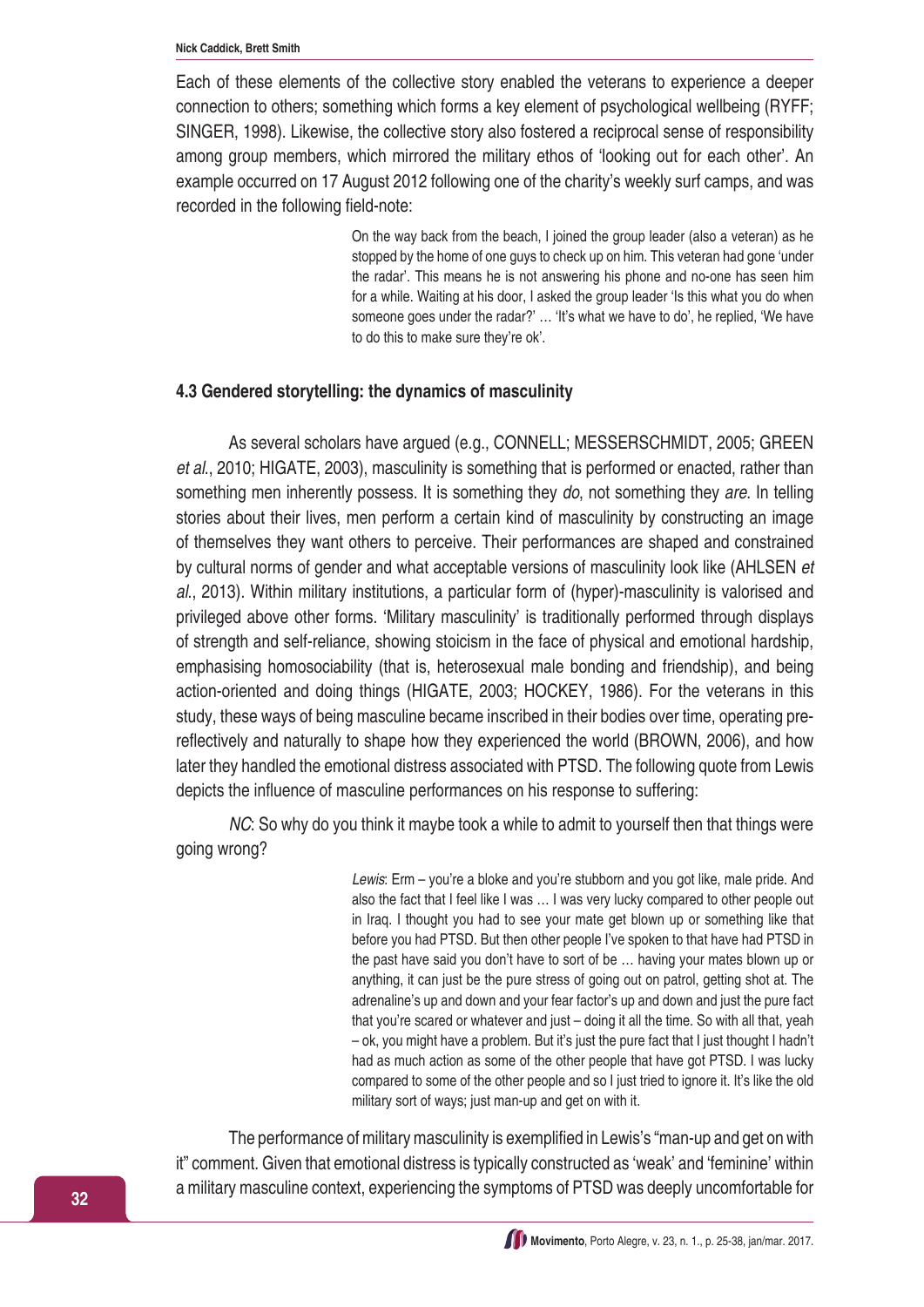the veterans, conflicting with their sense of themselves as manly men and presenting them with evidence that they were *not* simply "getting on with it". Consequently, the veterans often allowed PTSD to linger, unrecognised or denied, suffering increasing damage both to their own mental wellbeing and that of the family members they lived with.

The response of denying or avoiding distress (as shown in the above comments) might be considered as the veterans' dominant or habitual response to dealing with distress, conditioned through years of military experience. Within the context of the surfing charity, however, the veterans were able to embrace a different response to suffering; one that enabled them to admit to the problems they were experiencing within a masculine frame of reference. The following comments illustrate this alternative response and the key role that surfing played in facilitating it:

> I'm determined to stand on that surfboard. You know, one of the things that the military does – it throws challenges at you. And my civilian counterparts would most likely say 'Well, we're not sure we can do this', whereas the military attitude is 'Yeah, get on with it', and then cope with what comes up at the time – not look for the problems first, deal with the problems as they arise. I've got to stand on that bloody thing! I've got to and it's an immediate short term goal that I can achieve and I'm going to achieve it. And that in itself then helps with the PTSD because you've done something. You haven't sat back sucking your thumb, crying into your beer, pissing and moaning about how bad life is, you've gone out and you've done something. And in my case, something completely different to what I've ever done before. And you can see I'm grinning when I talk about it – it says it all really. You go away with a grin, a good belly laugh!

Illustrating the complexity of military masculinities (HIGATE, 2003), the dominant response of "man-up and get on with it" could be reconstructed as a way of dealing with PTSD and improving wellbeing, for example by doing things to counteract PTSD rather than passively denying or 'giving in' to it. In the social context of the charity, maintaining a denial of PTSD as simply 'getting on with it' could be construed as a refusal to come to terms with one's suffering, and hence, paradoxically, *not* getting on with it. Among these veterans, masculine worth and status was portrayed not by denying suffering, but through actively dealing with it; through fighting it. Highlighting how masculinity is performed in different situations, the meaning of "getting on with it" in the group thus shifted from denying one's suffering to fighting it and facing it head on, like a man. For the veterans, this meant actively doing things to cultivate wellbeing, such as attending surf camps and residential weeks, talking to other veterans and engaging in meditation and relaxation sessions. Accordingly, by negotiating the terms in which masculinity is expressed, the veterans were able to promote a positive, proactive means of addressing mental health problems and supressing stigma.

Yet despite the value of this 'proactive' approach to mental health within the subculture of the charity, veterans sometimes still found it difficult to ask for help from others. Asking for help had to be carefully negotiated in order for the veterans' to maintain their strongly gendered and militarized identities, as the following quote illustrates:

> I just sort of disappeared off the map. My girlfriend contacted [the charity] and said, 'What the fuck is going on? He's disappeared, I don't know whether he's alive or dead, he's in a state – get in touch'. And then I had missed calls from several of the guys at [the charity], and … it's hard to explain, but – as much as I knew they cared, I didn't want them to know me as a wreck – as somebody who couldn't cope. So I ignored them – it was the only way I could deal with it, because I didn't know how to explain what was going on. And it was like, I'd get the call and I'd look at it and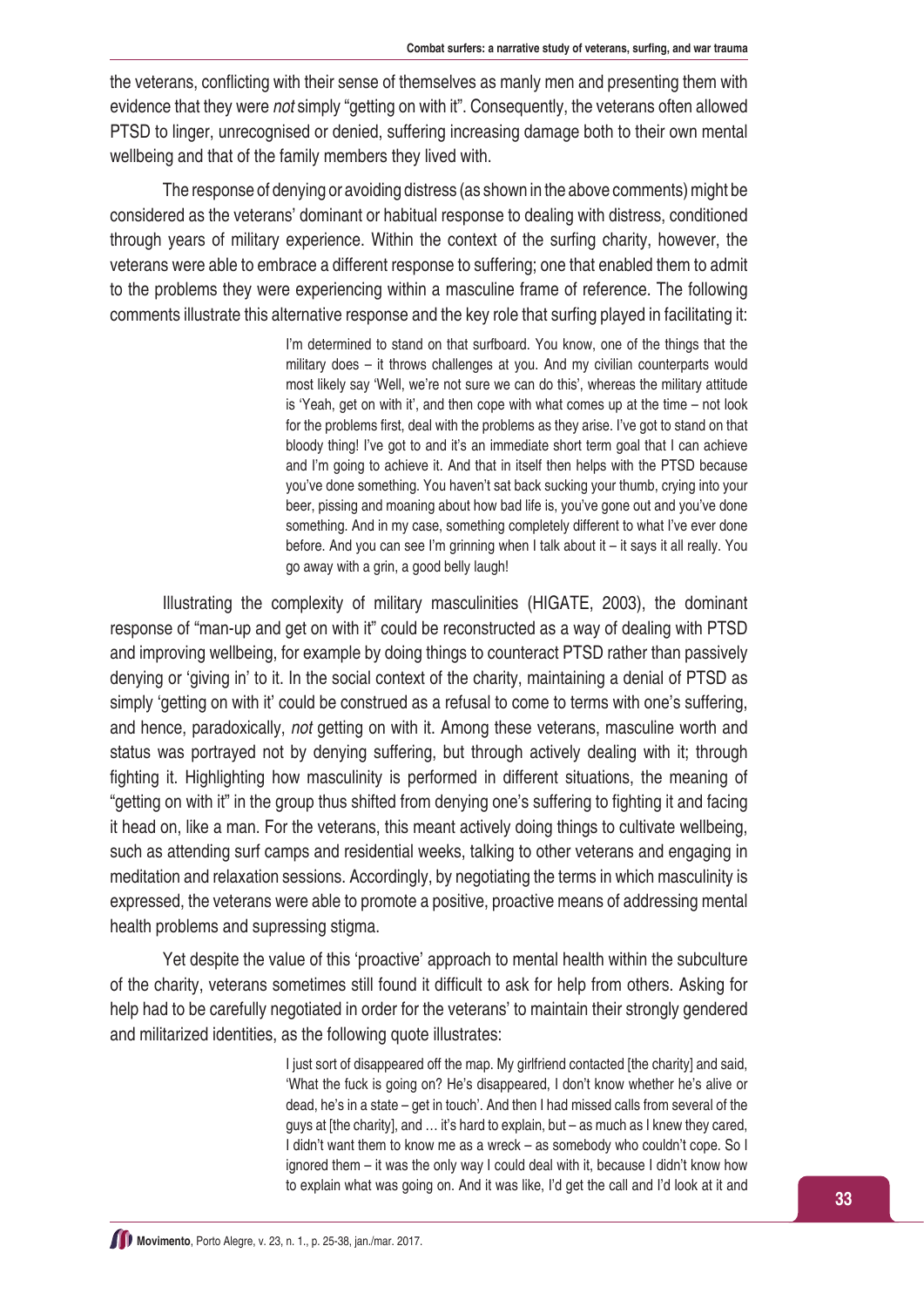I'd go 'All you got to do is say hello'. But I physically couldn't even do that. My mind wouldn't let me. I know it's a strange thing to say, but as much as I wanted to at times, I just went 'I can't do it'. Because I don't like being in a position of weakness.

Accordingly, the veterans sometimes struggled to override the dominant military masculine response of denial and self-reliance in relation to dealing with distress. Which version of masculinity would be performed – that is, which story about themselves would be told – thus depended to a large extent on the contextual and situational factors of storytelling, such as who the teller and listener were, and for what purpose the story was being told (SPARKES; SMITH, 2008).

#### **5 DISCUSSION**

Our research reveals the stories which shaped veterans' experiences of surfing as a way of dealing with the problems caused by traumatic combat experiences and PTSD. The narrative approach we adopted here places veterans' own life stories centre stage, set against other voices which claim to speak the truth on their behalf. For example, these veterans rejected the dominant hero-victim narratives which typically fail to capture the complex experiences of those living with the after effects of war, and which trap them in a narrative of the past (BULMER; JACKSON, 2016). Instead, they emphasised stories of comradeship and mutual connection, stories about the restorative power of the body in nature, and stories which negotiating a gendered response to suffering.

Whilst the veterans' stories claim a personal truth ("I was there, it happened like this"). these stories are never straightforwardly their *own*. This is because all personal stories borrow from a wider cultural menu of stories which compete for our attention and which act on us to shape our experiences (FRANK, 2010; PAPATHOMAS, 2016). For example, the veterans' drew upon a 'band of brothers' narrative about war and comradeship, and on stories of what 'real men' are supposed be like. Frank (2010) writes about stories as 'companions' in the sense that they have the capacity to take care of people. Yet, as we pointed out in our introduction, stories can also act in more dangerous ways. As Frank (2010, p. 145) put it, "Stories can be the most engaging companions but still make life dangerous precisely because they engage so thoroughly".

Following Frank (2010), we suggest that the veterans' stories acted for and on them in both good and potentially dangerous ways. Firstly, stories about surfing as a way of dealing with life post-trauma have the capacity to care for veterans by offering an alternative to the dominant medical model narrative of PTSD treatment. A medical model treats PTSD as an illness to be cured, or as some damaged portion of the mind or brain that requires fixing through therapy and/or psychopharmacology. Indeed, treatments officially approved and recommended for PTSD currently include a narrow range of talking and drug therapies, and do not encompass alternative approaches that might also assist veterans. Accompanying the medical model is a powerful narrative that acts to shape and constrain people's stories about (and experiences of) mental health problems (CARLESS; DOUGLAS, 2010). This has been termed the restitution narrative (FRANK, 2013), and follows the basic storyline of "[y]esterday I was healthy, today I'm sick, but tomorrow I'll be healthy again." Restitution, however, becomes problematic when a cure is not forthcoming. Stories about surfing as a form of respite thus helped to expand the narrative options available to veterans beyond the medical restitution narrative.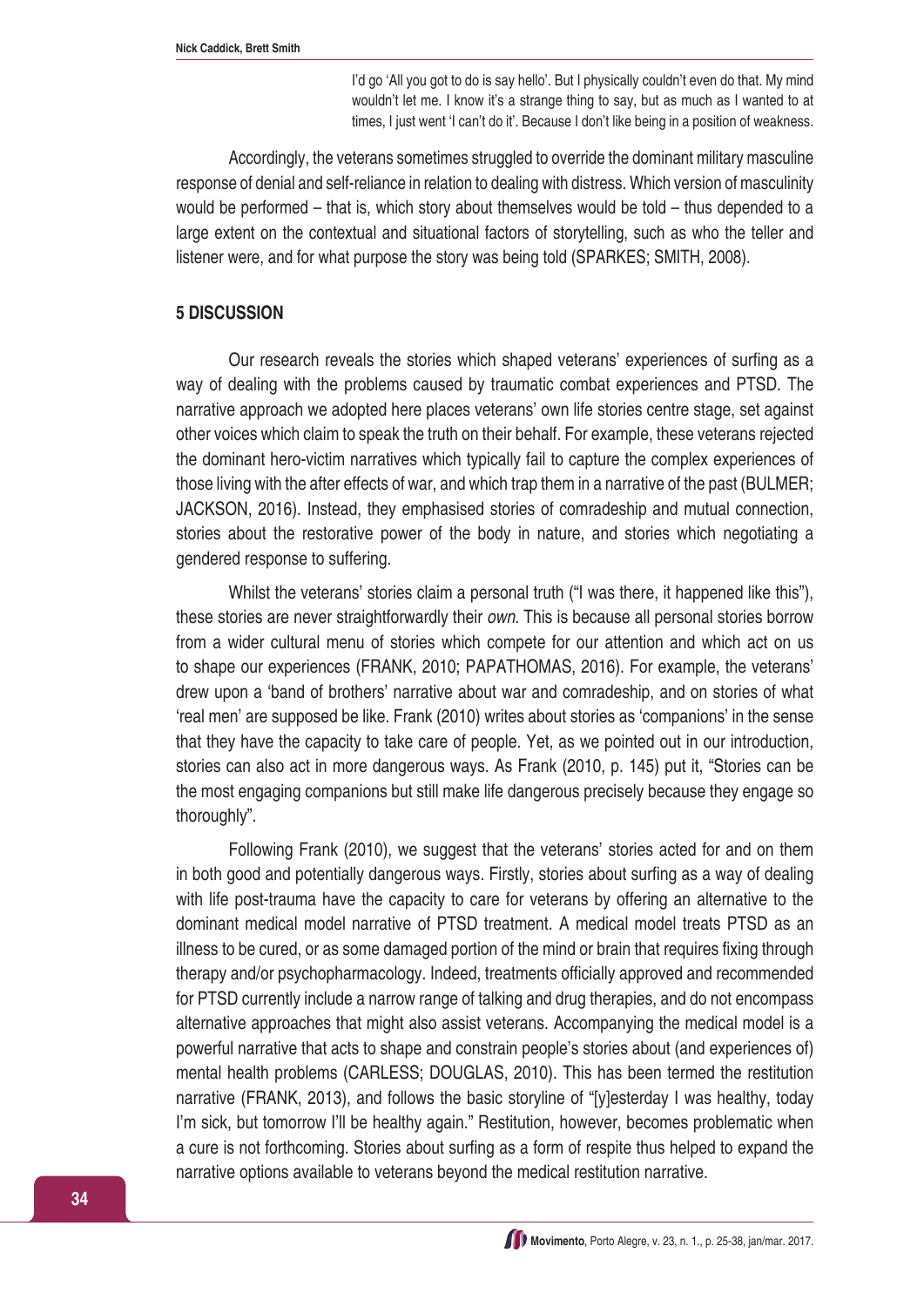In addition, collective stories also helped to provide a form of narrative care for veterans (BOHLMEIJER; KENYON; RANDALL, 2011). Narrative care refers to the empathic use of stories in healthcare settings. The collective story and 'band of brothers' narrative offers such care by affirming the value of peer support for veterans, and by making the support of others readily available. It also helped to foster solidarity among the group, and to 'normalise' or 'legitimise' their suffering; making the experience of PTSD itself acceptable and enabling them to overcome some of the stigma associated with mental health problems among military veterans (WALKER, 2010). Yet, as we noted above, there are dangers too. The collective story could also reinforce boundaries between veterans (who knew about suffering, who understood and could empathise), and the civilian other who simply cannot understand. Whilst fostering closer connections among veterans, the story could also become an "us and them" divider between veterans and civilians, serving to alienate these two groups further from one another.

The dynamic tensions of performing masculinity through stories further highlight how stories can be good but also dangerous. Traditional masculine stories about stoicism, selfreliance, and emotional toughness were deeply embedded in the veterans' bodies and proved difficult to shake off at times. At other times, stories about dealing with PTSD by facing one's problems like a man were emphasised, and a "positive" approach to dealing with mental health problems became possible. Which story took precedence on which occasion – and with what effects (e.g., help was sought or not sought) – became a narrative drama that played itself out within the context of the charity. The *stakes* of this drama were high, with a decent into chaos looming on the horizon for veterans unable to accept or receive help from other people.

In conclusion, our research illustrates the benefits of a narrative approach for understanding people's lives as simultaneously personal and social, and for honouring the nuanced and complex nature of people's lives and stories (SMITH, 2010). It also makes an original contribution to the study of veterans and mental health by adding to the emerging evidence base regarding the potential of sport and physical activity (particularly nature-based activities) for supporting veterans in the aftermath of trauma (CADDICK; SMITH, 2014). We also extend the literature(s) in narrative health psychology, and exercise and health psychology, by offering an empirical application of dialogical narrative analysis (Frank, 2010); an emerging and little utilised form of narrative analysis which shows great potential for examining how stories – as *actors* – have important consequences for the ways in which people live their lives. Our hope is that this paper will stimulate other researchers to experiment with this approach and to reap the benefits it can provide for understanding people's stories in new and interesting ways.

#### **REFERENCES**

AHLSEN, Birgitte; BONDEVIK, Hilde; MENGSHOEL, Anne; SOLBRÆKKE, Kari. (Un)doing gender in a rehabilitation context: A narrative analysis of gender and self in stories of chronic muscle pain. **Disability & Rehabilitation***,* v. 36, n. 5, p. 359–366, May 2013.

ASHCROFT; Michael. **The veterans' transition review**. London, Feb. 2014. Available at: <[www.](http://www.veteranstransition.co.uk/vtrreport.pdf) [veteranstransition.co.uk/vtrreport.pdf](http://www.veteranstransition.co.uk/vtrreport.pdf).>. Accessed on: 3 set.2016.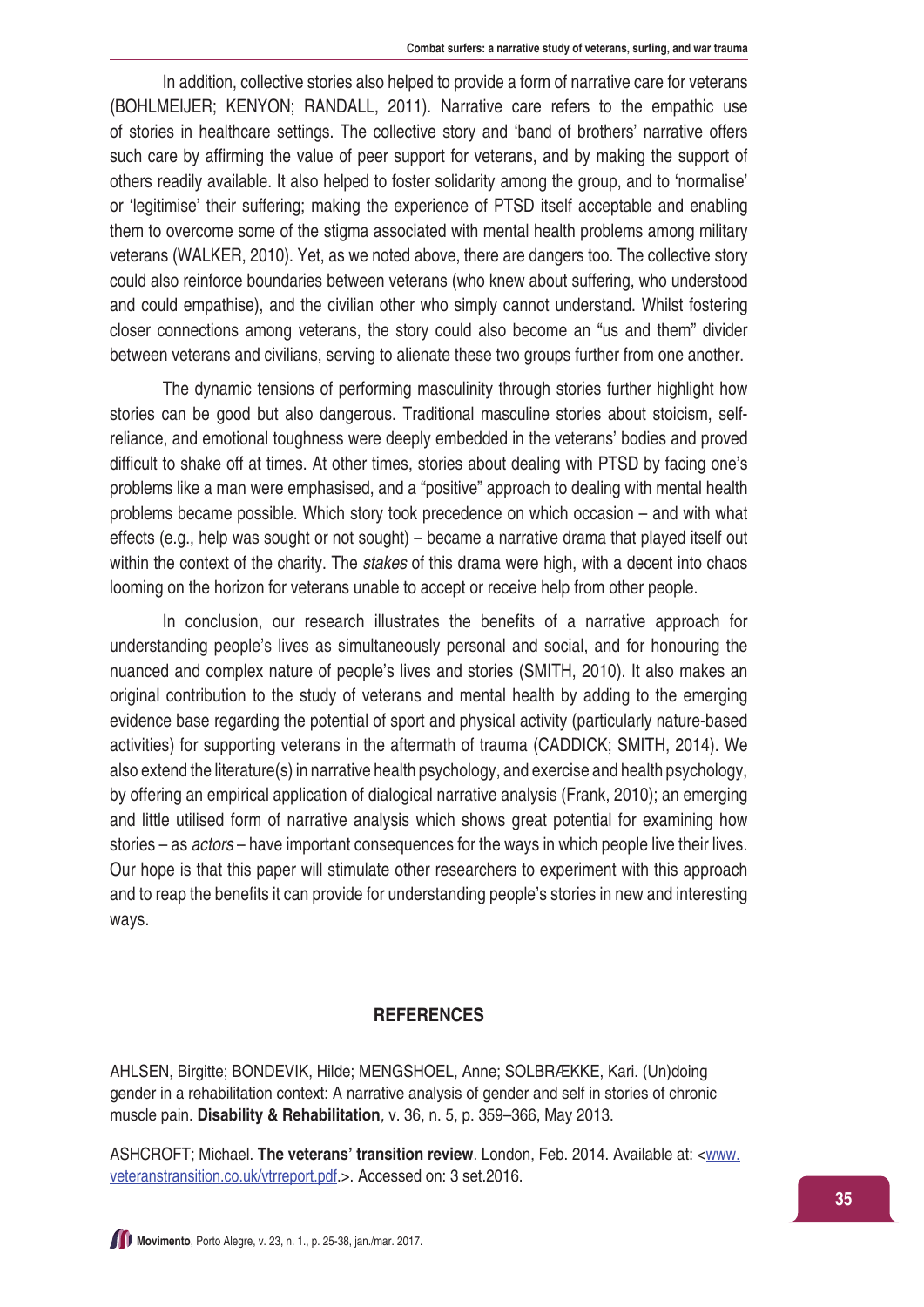BOHLMEIJER, Ernst; KENYON, Gary; RANDALL, William. Toward a narrative turn in healthcare. In: KENYON, Gary; BOHLMEIJER, Ernst; RANDALL, William. **Storying Later Life**. New York: Oxford University, 2011. p. 366–380.

BROWN, David. Pierre Bourdieu's 'masculine domination' thesis and the gendered body in sport and physical culture. **Sociology of Sport Journal***,* v*.* 23, n. 1, p. 162–188, Jan. 2006.

BULMER, Sarah; JACKSON, David. "You do not live in my skin": Embodiment, voice, and the veteran. **Critical Military Studies**, v. 2, n. 1-2, p. 25-40, Jan. 2016.

BURKITT, Ian. **Emotions and social relations**. Thousand Oaks, CA: Sage, 2014.

CADDICK, Nick. Doing narrative analysis. *In*: LYONS, Evanthia; COYLE, Adrian. **Analysing qualitative data in psychology**. 2. ed. London: Sage, 2016. p. 222-239.

CADDICK, Nick; SMITH, Brett. The impact of sport and physical activity on the well-being of combat veterans: A systematic review. **Psychology of Sport and Exercise**, v. 15, n. 1, p. 9-18, Jan. 2014.

CADDICK, Nick; SMITH, Brett; PHOENIX, Cassandra. The effects of surfing and the natural environment on the well-being of combat veterans. **Qualitative Health Research**, v. 25, n. 1, p. 76-86, Jan. 2015a.

CADDICK, Nick; SMITH, Brett; PHOENIX, Cassandra. Male combat veterans' narratives of PTSD, masculinity, and health. **Sociology of Health and Illness**, v. 37, n. 1, p. 97-111, Jan. 2015b.

CADDICK, Nick; PHOENIX, Cassandra; SMITH, Brett. Collective stories and well-being: Using a dialogical narrative approach to understand peer relationships among combat veterans experiencing PTSD. **Journal of Health Psychology**, v. 20, n. 3, p 286-299, Mar. 2015.

CARLESS, David; DOUGLAS, Kitrina. **Sport and physical activity for mental health**. Chichester: Wiley-Blackwell, 2010.

CONNELL, Raewyn W.; MESSERSCHMIDT, James. Hegemonic masculinity: Rethinking the concept. **Gender & Society**, v. 19, n. 6, p. 829–859, Dec. 2005.

CSIKSZENTMIHALYI, Mihaly. **Flow: The psychology of optimal experience**. 2. ed. New York: Harper & Row, 2002.

DEPLEDGE, Michael; BIRD, William. The blue gym: Health and wellbeing from our coasts. **Marine Pollution Bulletin**, v. 58, n. 7, p. 947–948, Jul. 2009.

FEAR, Nicola; JONES, Margaret; MURPHY, Dominic; HULL, Lisa; IVERSEN, Amy; COKER, Bolaji; WESSELY, Simon. What are the consequences of deployment to Iraq and Afghanistan on the mental health of the UK armed forces? A cohort study. **The Lancet**, v. 375, n. 9728, p. 1783-1797, May 2010.

FRANK, Arthur. **Letting stories breathe:** A socio-narratology. Chicago: University of Chicago Press, 2010.

FRANK, Arthur. **The Wounded Storyteller:** Body, illness and ethics. 2. ed. Chicago: University of Chicago, 2013.

GREEN, Gill; EMSLIE, Carol; O'NEILL, Dan; HUNT, Kate; WALKER, Steven. Exploring the ambiguities of masculinity in accounts of emotional distress in the military among young exservicemen. **Social Science & Medicine**, v. 71, n. 8, p. 1480–1488, Oct. 2010.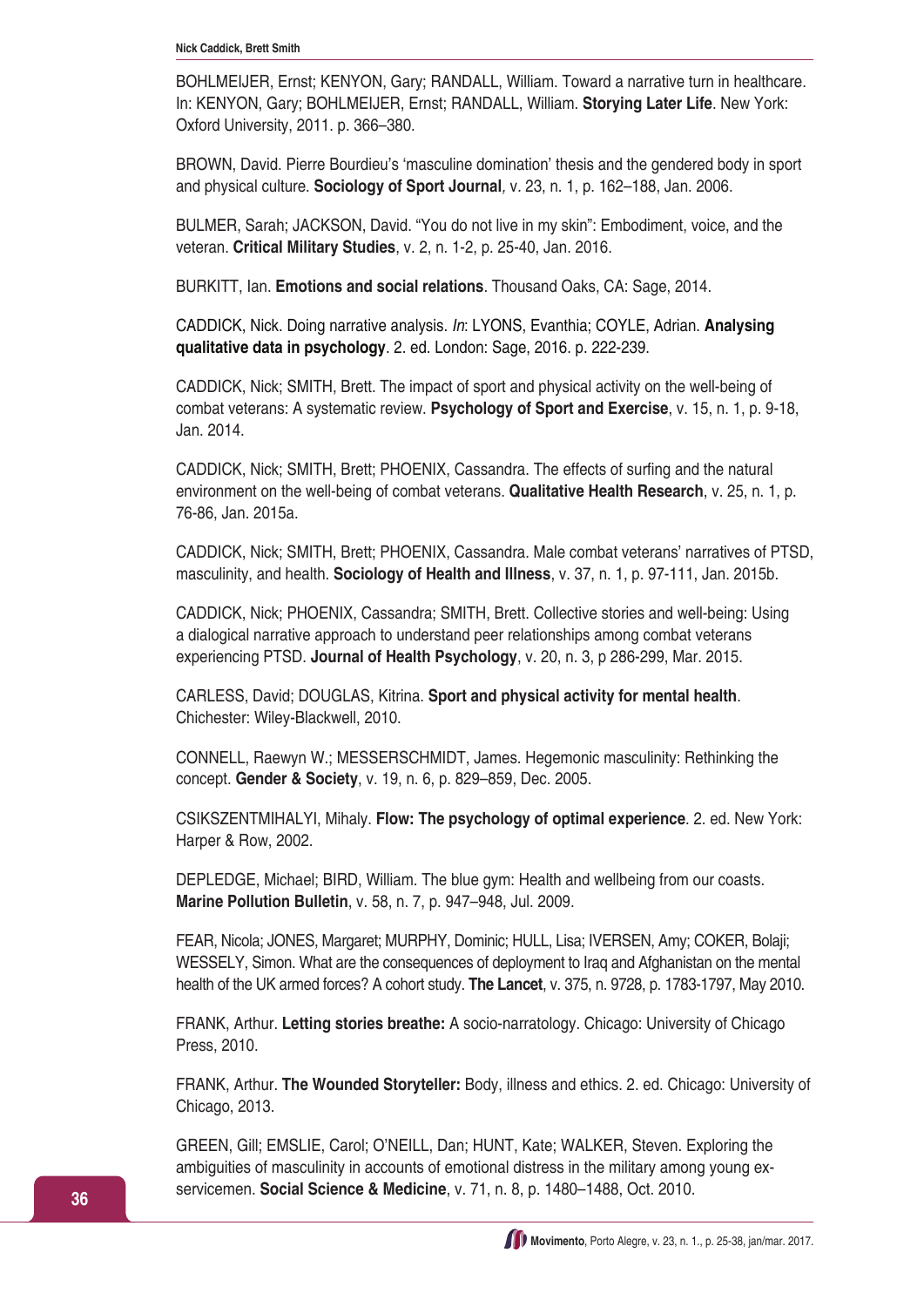HAYNES, Deborah. Military charities accused of inflation PTSD problem. London, Sept. 2016. **The Times**. Available at: <[http://www.thetimes.co.uk/article/military-charities-accused-of-inflating](http://www.thetimes.co.uk/article/military-charities-accused-of-inflating-combat-stress-problem-snfj8hkmk)[combat-stress-problem-snfj8hkmk>](http://www.thetimes.co.uk/article/military-charities-accused-of-inflating-combat-stress-problem-snfj8hkmk). Accessed on: 2 set. 2016.

HIGATE, Paul. 'Soft clerks' and 'hard civvies': Pluralizing military masculinities. *In*: HIGATE, Paul. **Military masculinities:** Identity and the state. Westport: Praeger, 2003. p. 27-42.

HOCKEY, John. **Squaddies: Portrait of a Subculture**. Exeter: University of Exeter, 1986.

MACMANUS, Deirdre; WESSELY, Simon. Veteran mental health services in the UK: are we heading in the right direction? **Journal of Mental Health**, v. 22, n. 4, p. 301-305. Aug. 2013.

MCCARTNEY, Helen. Hero, victim or villain? The public image of the British soldier and its implications for defense policy. **Defense & Security Analysis**, v. 27, n. 1, p. 43-54, Mar. 2011.

PAPATHOMAS, Anthony. Narrative inquiry: From cardinal to marginal and back? In: SMITH, Brett; SPARKES, Andrew. **Routledge Handbook of Qualitative Research Methods in Sport and Exercise**. London: Routledge, 2016. p. 37-48.

PÉREZ-SAMANIEGO, Victor; DEVÍS-DEVÍS, Jos*é*; SMITH, Brett; SPARKES, Andrew. La investigación narrativa en la educación física y el deporte: qué es y para qué sirve. **Movimento**, v. 17, n. 1, p. 11-38, Jan. 2011.

PURTLE, Jonathan. Heroes' invisible wounds of war: Constructions of posttraumatic stress disorder in the text of US federal legislation. **Social Science & Medicine**, v. 149, n. 1, p. 9-16. Jan. 2016.

RICHARDSON, Laurel. *Writing Strategies*. London: Sage, 1990.

RYFF, Carol; SINGER, Burton. The contours of positive human health**. Psychological Inquiry**, v. 9, n. 1, p. 1–28. Jan. 1998.

SMITH, Brett. Narrative inquiry: ongoing conversations and questions for sport and exercise psychology research. **International Review of Sport and Exercise Psychology**, v. 3, n. 1, p. 87-107, Feb. 2010.

SMITH, Brett. Disability, sport and men's narratives of health: A qualitative study. **Health Psychology**, v. 32, n. 1, p. 110–119, Jan. 2013.

SMITH, Brett. Narrative analysis. *In*: LYONS, Evanthia; COYLE, Adrian. **Analysing qualitative data in psychology**. 2. ed. London: Sage, 2016a. p. 202-221.

SMITH, Brett. Narrative analysis in sport and exercise: How can it be done? *In*: SMITH, Brett; SPARKES, Andrew. **Routledge Handbook of Qualitative Research in Sport and Exercise**. London: Routledge, 2016b. p. 260-273.

SMITH, Brett; BUNDON, Andrea; BEST, Melanie. Disability sport and activist identities: A qualitative study of narratives of activism among elite athletes' with impairment. **Psychology of Sport and Exercise**, v. 26, n. 5, p. 139-148, Sept. 2016.

SMITH, Brett; SPARKES, Andrew. Exploring multiple responses to a chaos narrative. **Health: An Interdisciplinary Journal for the Social Study of Health, Illness and Medicine**, v. 15, n. 1, p. 38–53, Jan. 2011.

SMITH, Brett; SPARKES, Andrew. Disability, sport, and physical activity: A critical review. *In*: WATSON, Nick; ROULSTONE, Alan; THOMAS, Carol. **Routledge handbook of disability**  studies. London: Routledge, 2012. p. 336–347.